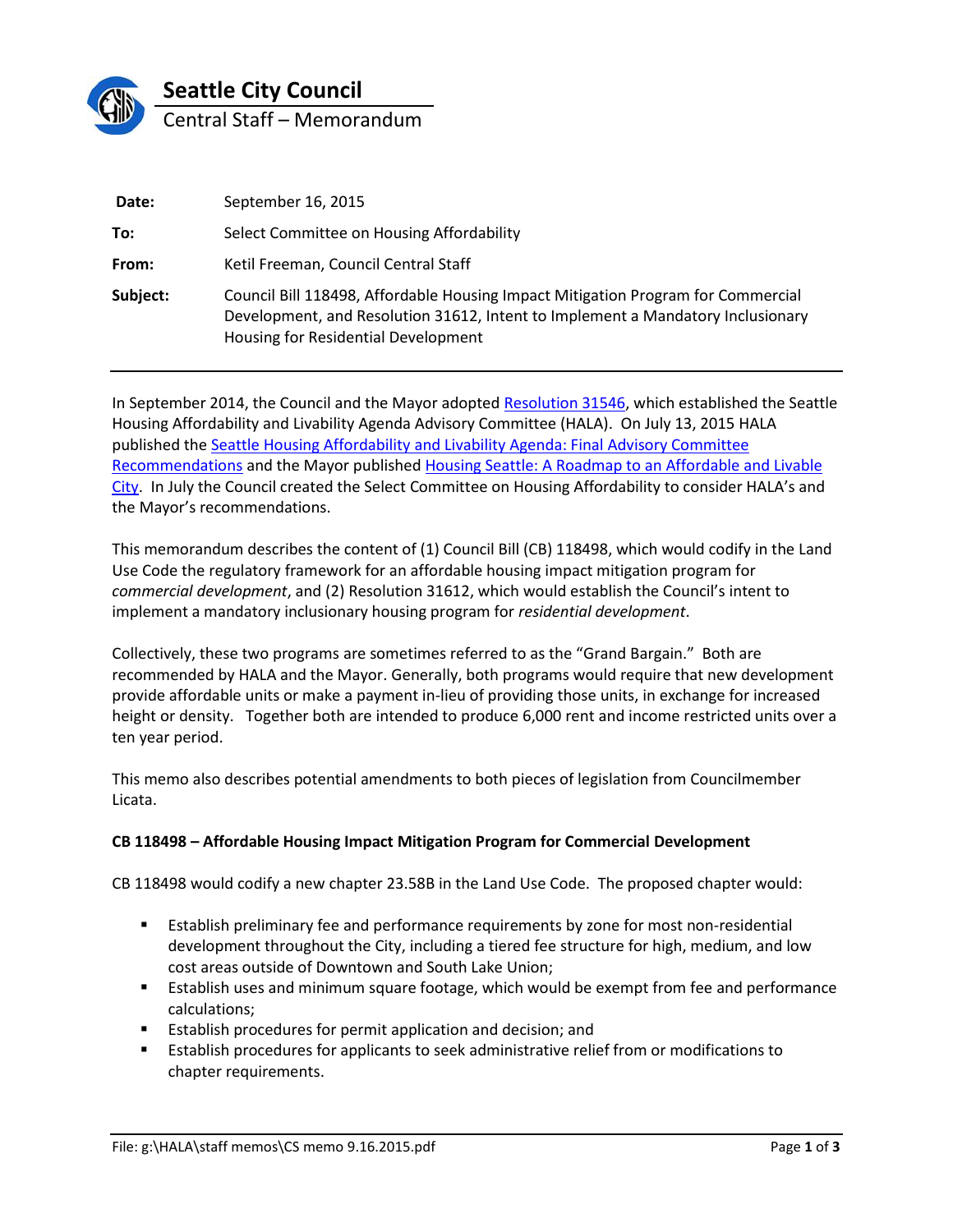The proposed chapter also contains a somewhat unusual section which would codify in the Land Use Code the Council's intent in approving the chapter. While the current Council cannot bind future Councils, codification of the section may require affirmative legislative action by a future Council to vary from the proposed statement of Council intent. The proposed intent section would establish the Council's intent to:

- **Provide greater height or density through future amendments to the Land Use Code;**
- Limit revisions to fee and performance requirements after implementation to a prescribed process with periods for initial implementation review, ongoing review, and post-initial implementation review; and
- Codify a process by which the DPD Director could grant modifications to development standards to allow development to take advantage of increased height or density.

With the exception of development requiring a quasi-judicial rezone, the requirements of the chapter, including payment and performance, *would not* apply to non-residential development until future increases in height or density are approved by the Council.

The Mayor proposes to submit legislation to implement the program by increasing height or density in South Lake Union, Downtown, and the University District in 2016. Council action on that legislation is anticipated by the end of the third quarter. Council consideration of increases in height or density to implement the program outside of those geographies could occur by the end of the third quarter, 2017.

## **Resolution 31612 – Mandatory Inclusionary Housing Program for Residential Development**

Resolution 31612 establishes the Council's intent to establish a mandatory inclusionary affordable housing program for residential development. Implementation would occur over the next few years concurrently with future increases in height or density in mixed-use and multifamily zoned areas throughout the City. The program would apply to all new residential development whether or not that development takes advantage of the increased height or density. Legislation codifying the regulatory framework for the program will be submitted by the Mayor in early 2016.

The resolution would establish the Council's intent to:

- **Provide increased residential development capacity to implement the program;**
- **E** Establish that rental units developed under the performance requirements of the program should be affordable to households with incomes no higher than 60% of Area Median Income (\$37,680 for a 1-person household in 2015);
- **EXECT** Require percentage performance requirements that range from 5% 7% of all residential units in a building;
- Allow for an in-lieu payment as well as performance with the expectation that development in areas where residential towers can be developed, such as Downtown, South Lake Union, and First Hill would likely pay in-lieu of performance; and
- **Consider converting single-family zoned areas to multifamily or mixed-use areas to implement** the program when those areas are (1) within urban centers and villages, as those areas may be expanded through the 7-year Comprehensive Plan update process, and (2) in transition areas from multifamily and mixed-use zones along arterials.